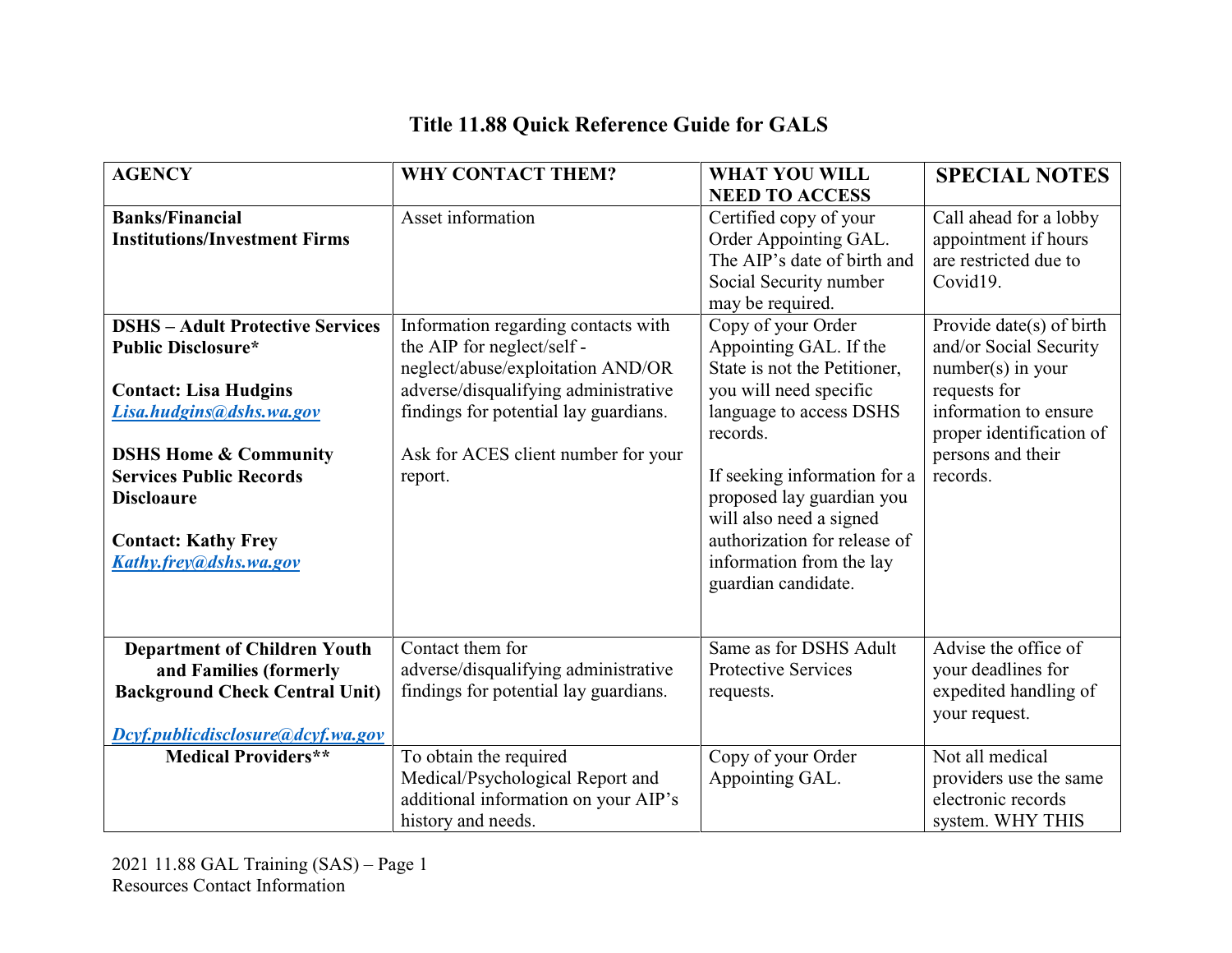|  | MATTERS: Inability         |
|--|----------------------------|
|  | to access hospital         |
|  | records from all           |
|  | providers may impede       |
|  | information for            |
|  | treatment needed or        |
|  | alert medical providers    |
|  | to medication allergies    |
|  | or adverse reactions.      |
|  | Also, in-home or           |
|  | contracted therapy         |
|  | service providers often    |
|  | do not have access to      |
|  | PCP/specialists/doctor     |
|  | or hospital records        |
|  | (including medications)    |
|  | and the home-based         |
|  | providers use their own    |
|  | system $(s)$ which the     |
|  | physicians do not have     |
|  | access to despite their    |
|  | shared patient and         |
|  | treatment plan.            |
|  |                            |
|  | If you have a specific     |
|  | need to speak with the     |
|  | medical provider,          |
|  | identify yourself as the   |
|  | patient's GAL, provide     |
|  | a copy of the Order        |
|  | <b>Appointing Guardian</b> |
|  | ad Litem, request a call   |
|  | and give your best call    |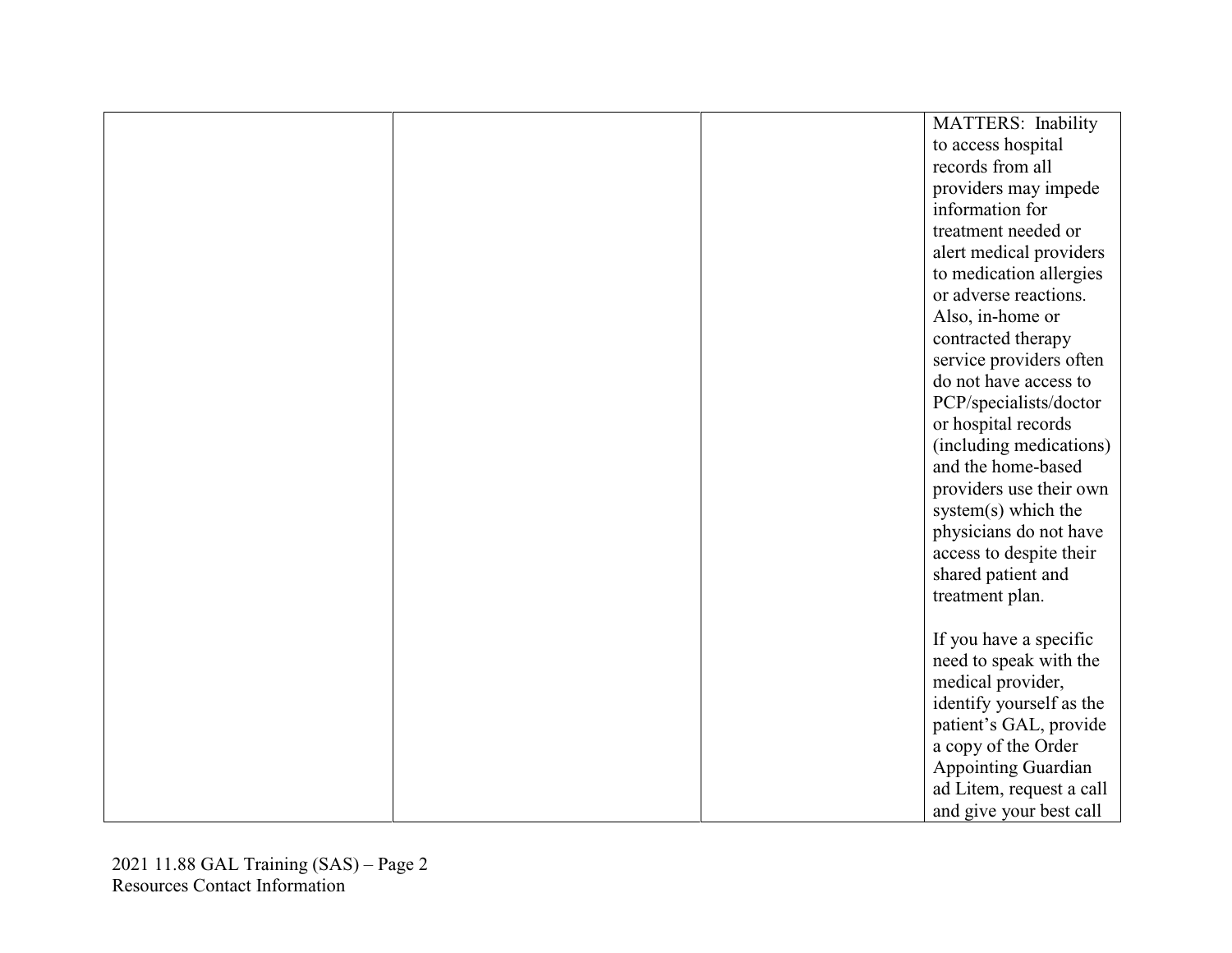|                                              |                                                                           |                                                       | back number.<br>Physicians, especially<br>specialists, are good at<br>calling back. They<br>sometimes will do this<br>early in their shift or<br>after hours. Leave a<br>good call-back number<br>for afterhours or<br>weekends, especially if<br>your AIP is in hospital. |
|----------------------------------------------|---------------------------------------------------------------------------|-------------------------------------------------------|----------------------------------------------------------------------------------------------------------------------------------------------------------------------------------------------------------------------------------------------------------------------------|
| <b>Judicial Information Systems</b><br>(JIS) | Index of court cases, including<br>Municipal, District and Superior Court | Free $\sim$ Name or case<br>number will be needed for | If you are researching<br>your AIP or a                                                                                                                                                                                                                                    |
|                                              | cases (pre-Odyssey). Also search                                          | your search.                                          | prospective lay                                                                                                                                                                                                                                                            |
|                                              | Odyssey as indices may not be                                             |                                                       | guardian, also check                                                                                                                                                                                                                                                       |
|                                              | complete.                                                                 |                                                       | any criminal files for                                                                                                                                                                                                                                                     |
|                                              |                                                                           |                                                       | pre-release or pre-<br>sentencing reports                                                                                                                                                                                                                                  |
|                                              |                                                                           |                                                       | which will often                                                                                                                                                                                                                                                           |
|                                              |                                                                           |                                                       | contain NCIC criminal                                                                                                                                                                                                                                                      |
|                                              |                                                                           |                                                       | history information. **                                                                                                                                                                                                                                                    |
| <b>ODYSSEY</b>                               | Index of court cases for a majority of                                    | Free $\sim$ Name or case                              | If you are researching a                                                                                                                                                                                                                                                   |
|                                              | counties in Washington. Also search                                       | number will be needed for                             | prospective lay                                                                                                                                                                                                                                                            |
|                                              | JIS as indices may not be complete.                                       | your search.                                          | guardian, check for<br>criminal cases and                                                                                                                                                                                                                                  |
|                                              |                                                                           |                                                       | review any pre-release                                                                                                                                                                                                                                                     |
|                                              |                                                                           |                                                       | criminal history for that                                                                                                                                                                                                                                                  |
|                                              |                                                                           |                                                       | person. Pre-release                                                                                                                                                                                                                                                        |
|                                              |                                                                           |                                                       | investigators have                                                                                                                                                                                                                                                         |
|                                              |                                                                           |                                                       | access to NCIC                                                                                                                                                                                                                                                             |
|                                              |                                                                           |                                                       | criminal records in all<br>states.                                                                                                                                                                                                                                         |
|                                              |                                                                           |                                                       |                                                                                                                                                                                                                                                                            |
|                                              |                                                                           |                                                       |                                                                                                                                                                                                                                                                            |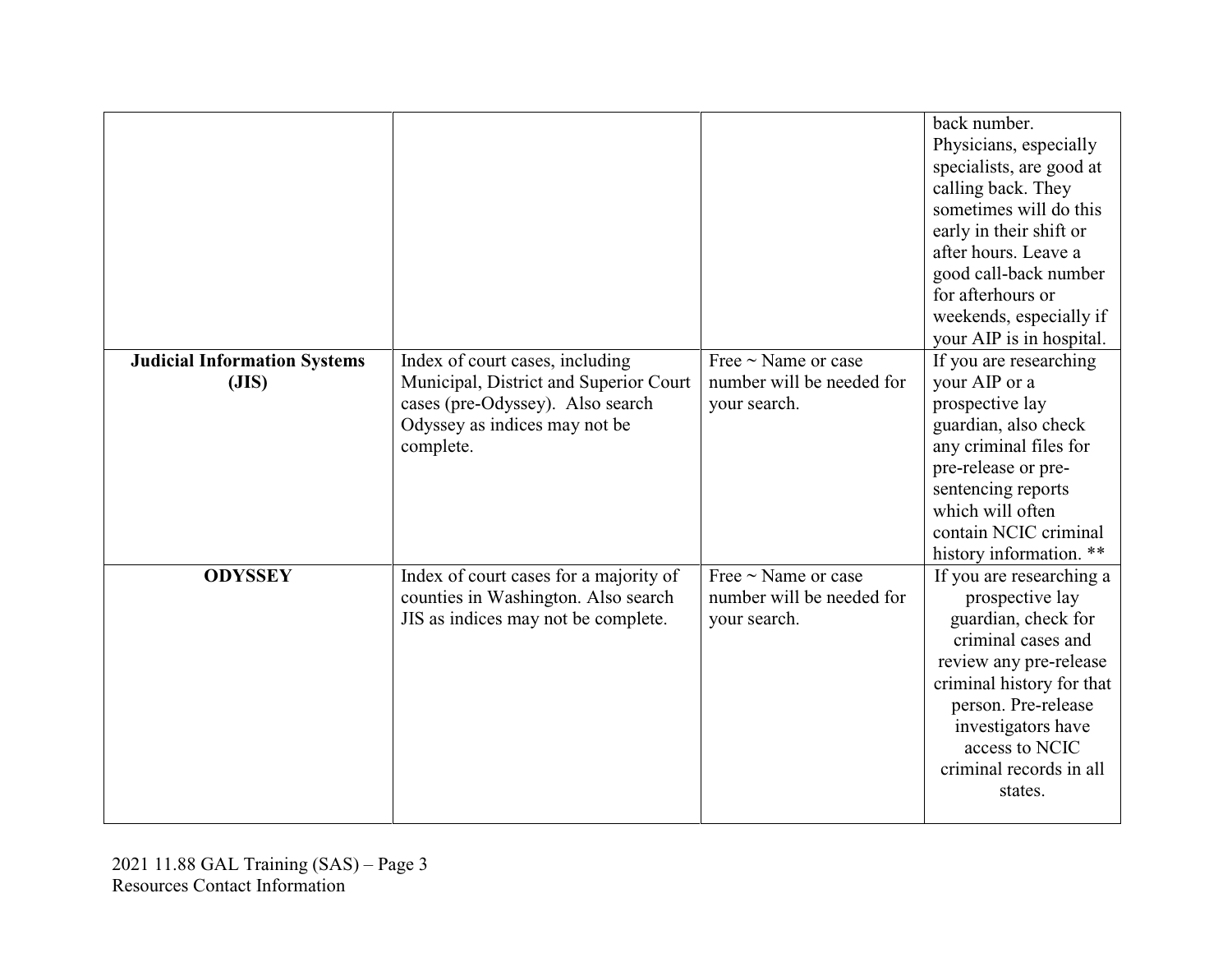| <b>PACER</b><br>Pacer.login.uscourts.gov                                                                                                                          | Used by some state court jurisdictions,<br>federal courts and helpful for<br>bankruptcy listings.                                                                                                                                                                                                                          | Establish a free account.                                                                                                    | Free to view<br>information. Limited<br>free print pages and a<br>nominal quarterly<br>charge for overage.                                                                                                                       |
|-------------------------------------------------------------------------------------------------------------------------------------------------------------------|----------------------------------------------------------------------------------------------------------------------------------------------------------------------------------------------------------------------------------------------------------------------------------------------------------------------------|------------------------------------------------------------------------------------------------------------------------------|----------------------------------------------------------------------------------------------------------------------------------------------------------------------------------------------------------------------------------|
| <b>Residential Care Services</b><br>www.dshs.wa.gov<br>800.562.6078                                                                                               | Licensing and oversight agency for<br>adult family homes, skilled nursing<br>facilities, intermediate care and<br>nursing homes for individuals with<br>intellectual disabilities. Call in<br>complaints for neglect, abuse or<br>deficient care of your resident to<br>ensure their health and safety in the<br>facility. | Anyone can report. Telling<br>them you are the GAL<br>speeds a response.                                                     | RCS investigator will<br>get back to you, if<br>requested.                                                                                                                                                                       |
| <b>Social Security Administration</b><br>714 N. Ironbridge Way, Ste 100<br>Spokane, WA 99202<br>https://www.ssa.gov<br>Tel: 509.866.331.5532<br>Fax: 509.353.2109 | To report potential identity theft or<br>misuse of the AIP's funds, and request<br>protective measures.<br>See selected SSA contact information<br>sheet.                                                                                                                                                                  | Certified copy of your<br>Order Appointing GAL.<br>The AIP's date of birth and<br>Social Security number<br>may be required. | It is sometimes difficult<br>to get a response. If<br>really needed, request<br>an appointment via<br>their website.                                                                                                             |
| <b>Washington State Patrol-</b><br>WATCH***<br>www.wsp.wa.gov                                                                                                     | Request criminal conviction history.                                                                                                                                                                                                                                                                                       | Establish a free account<br>and pay with a credit card.                                                                      | Have your lay guardian<br>candidate obtain this. If<br>your candidate has not<br>resided in Washington<br>for long, have them<br>obtain a certified<br>conviction history from<br>the state police of their<br>prior home state. |